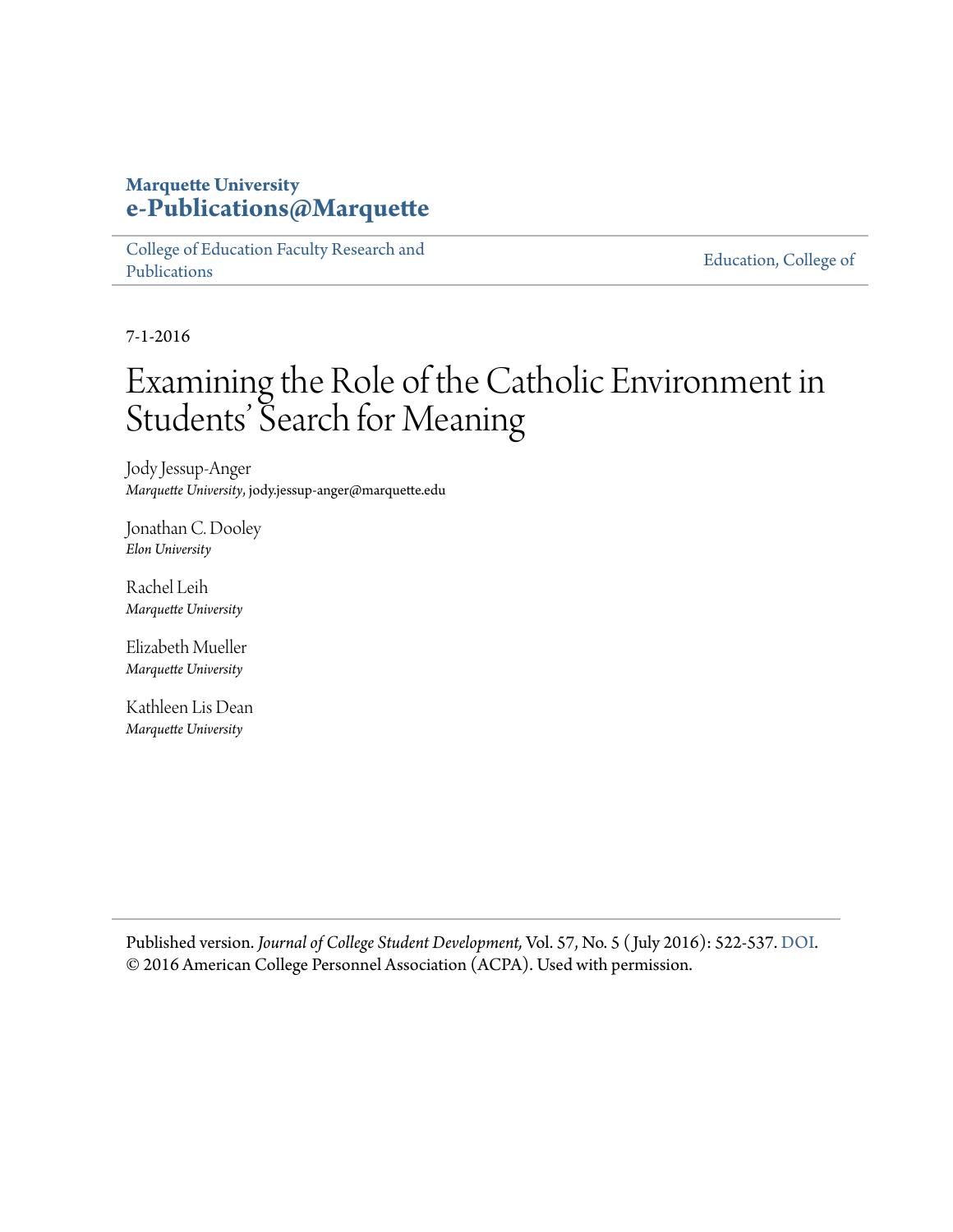## **Examining the Role of the Catholic Environment in Students' Search for Meaning**

Jody Jessup-Anger Jonathan C. Dooley Rachel Leih Elizabeth Mueller Kathleen Lis Dean

*Emerging research illustrates that undergraduate students are searching for meaning in their lives, yet postsecondary institutions generally do little to support them in exploring such issues (Astin et al., 2005b). We speculated that religiously affiliated institutions might offer guidance on supporting students' spiritual development, and thus examined students in the context of Catholic postsecondary environments, focusing on whether the students' religious affiliations and perceptions of their institution as supporting their spiritual development affected their search for meaning. Further, we examined the aspects of the environment that strengthened students' perceptions of their college environment as closely aligned with the Catholic mission, and thus supportive of their spiritual development. We discuss implications for secular and religious institutions.*

Attending to students' developmental needs has been an integral part of student affairs since the inception of the field (Knefelkamp, Widick, & Parker, 1978). In their recent book on the spiritual growth of college students, Astin, Astin, and Lindholm (2011) argued that "spirituality is fundamental to students' lives" (p. 1) and that some of the most important and enduring questions that college students face as they identify the direction of their lives, determine what kind of person they want to become, and seek meaning and purpose, are spiritual questions at their core.

In recent years, researchers have encouraged student affairs educators to be open to new understandings of student development (Torres, Jones, & Renn, 2009), however spiritual development research remains underdeveloped (Astin et al., 2011). Although emerging research illustrates that undergraduate students are searching for meaning in their lives, less attention has been paid to understanding how postsecondary institutions support these students in exploring such issues (Astin, 2005b). Because spiritual questions play a foundational role in other dimensions of development (identity, career, and moral, among others; Astin et al., 2011), more research attention is needed to understand how postsecondary institutions can support students' spiritual development.

In this article, we use the terms spiritual and spirituality much like Parks (2000) defines them, as a search for meaning, wholeness, and "the apprehension of spirit (or Spirit) as the animating essence at the core of life" (p. 16). Consistent with Parks's definition, we use spiritual development interchangeably with the term "search for meaning."

College students report high levels of spiritual interest during their college years, with nearly three-fourths indicating they are searching for purpose in their lives and having discussions with friends about the meaning of life (Astin et al., 2005b). Despite this

*Jody E. Jessup-Anger is Assistant Professor of Higher Education at Marquette University. Jonathan C. Dooley is Assistant Vice President for Student Life and Dean of Campus Life at Elon University. Rachel Leih is Interim Director of Student Association Professional Staff at University of Wisconsin, Milwaukee. Elizabeth Mueller is College and Career Readiness Program Manager at PEARLS for Teen Girls, Inc. Kathleen Lis Dean is Senior Director for Evaluation, Outcomes and Learning at St. Luke's Foundation. Data used in this study were collected as part of the Multi-Institutional Study of Leadership 2009 (http://www.leadershipstudy.net).*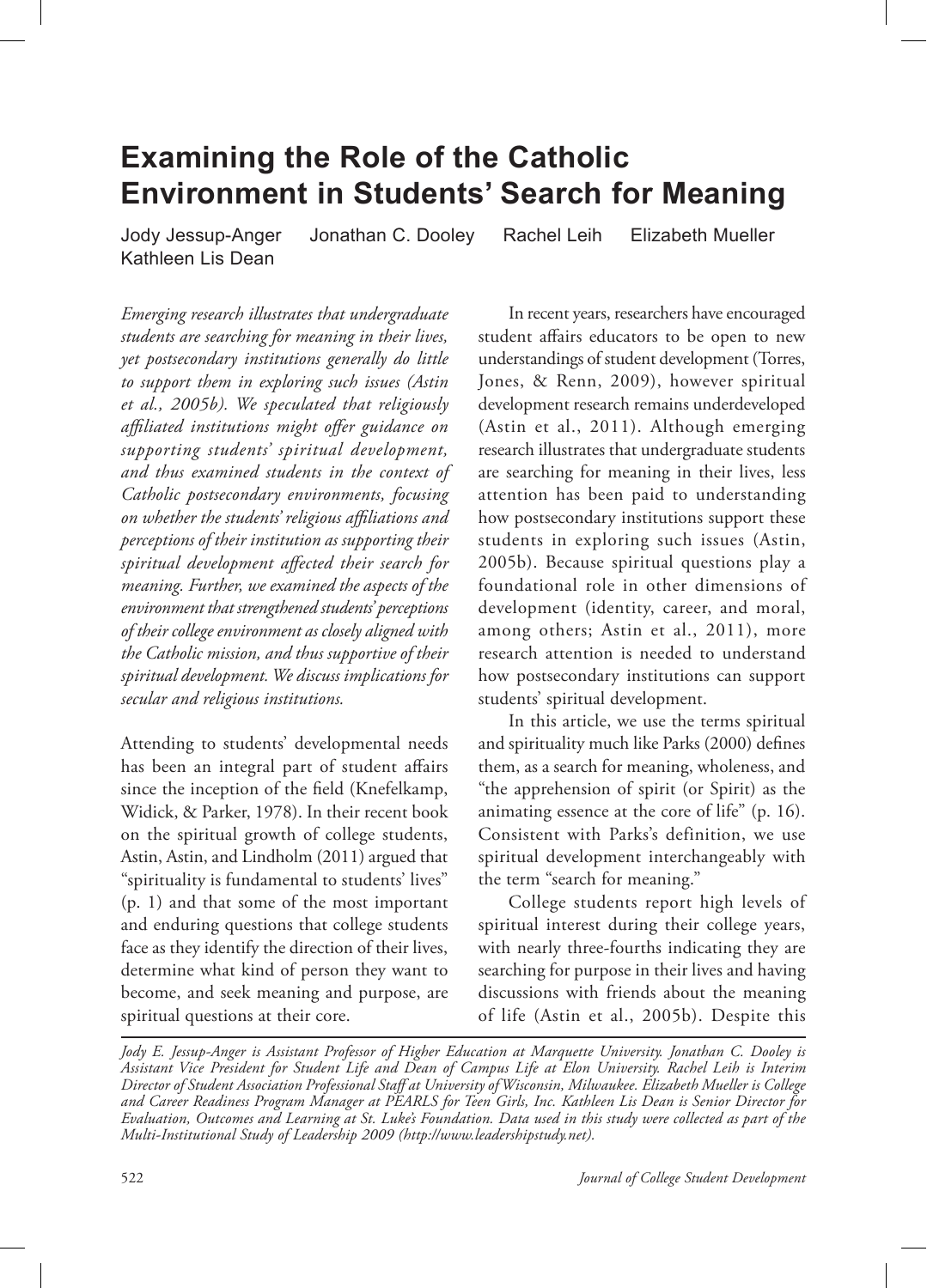interest, these students report that colleges and universities in general do little to assist them in exploring such issues (Astin et al., 2005b). Although numerous centers, programs, and resources are often available to students as they clarify and examine many dimensions of identity (such as gender, sexual orientation, disability, or race and ethnicity), formal institutional support for exploring spirituality is rarer. This inattention is problematic because it fails to address an essential aspect of students' lives at the very time when it is critically important to do so (Parks, 2000), as many students find college a time to question the beliefs with which they were raised in an effort to construct their own beliefs (Astin et al., 2005a; Parks, 2000).

With this paradox of need and oversight in mind, key questions emerge regarding the role that collegiate environments play in supporting students' search for meaning. One sector of higher education where one would expect there to be attention given to this spiritual dimension is at mission-centered, faithbased institutions. Catholic postsecondary institutions in particular emphasize spiritual and intellectual development (Thon, 2013), and are thus an appropriate place to explore environmental influences on students' search for meaning. However, while many of these institutions have sought to maintain religious traditions while also deepening their intellectual tradition (Buckley, 1998), there is substantial variation in the presence of religious traditions in Catholic postsecondary environments and the extent to which these institutions promote spiritual development. A visit to the homepages of Georgetown University and Ave Maria University, for example, illustrates differences in the centrality of Catholic tradition— demonstrated through mission statement, language, and pictures suggesting that each might support students' spiritual development differently.

Coupled with differences in the missions of Catholic institutions is the reality that their administrative and student demographics have shifted. Whereas historically the Catholic identity and mission of Catholic colleges and universities were the responsibility of nuns or priests, today the task is increasingly the responsibility of lay faculty or administrators (Gallin, 2000; Hendershott, 2009), of whom only 50% consider themselves highly spiritual (Astin et al., 2005b). In addition, fewer students at Catholic colleges and universities are Catholic, with only about 60% of first-year students at Catholic colleges and universities identifying as such (Astin et al., 2005b).

The aforementioned realities of varying religious traditions and changing demographics illustrate the complexity of examining the role of the Catholic collegiate environment in supporting students' search for meaning and demonstrate the need to examine closely whether Catholic institutions are in fact a place where students develop spiritually. Moreover, given the variation in Catholic institutional contexts, it is instructive to determine whether engagement in certain activities strengthens students' perception of their environment as mission-driven and supportive of their spiritual development. The specific research questions that guided our analysis were:

- 1. How do students' religious affiliations relate to their search for meaning at Catholic postsecondary institutions?
- 2. Does the Catholic environment, including the extent to which it promotes outcomes unique to Catholic mission, predict students' search for meaning?
- 3. If the Catholic environment affects students' search for meaning, what curricular and co-curricular activities predict students' perception of the environment as promoting outcomes unique to Catholic mission?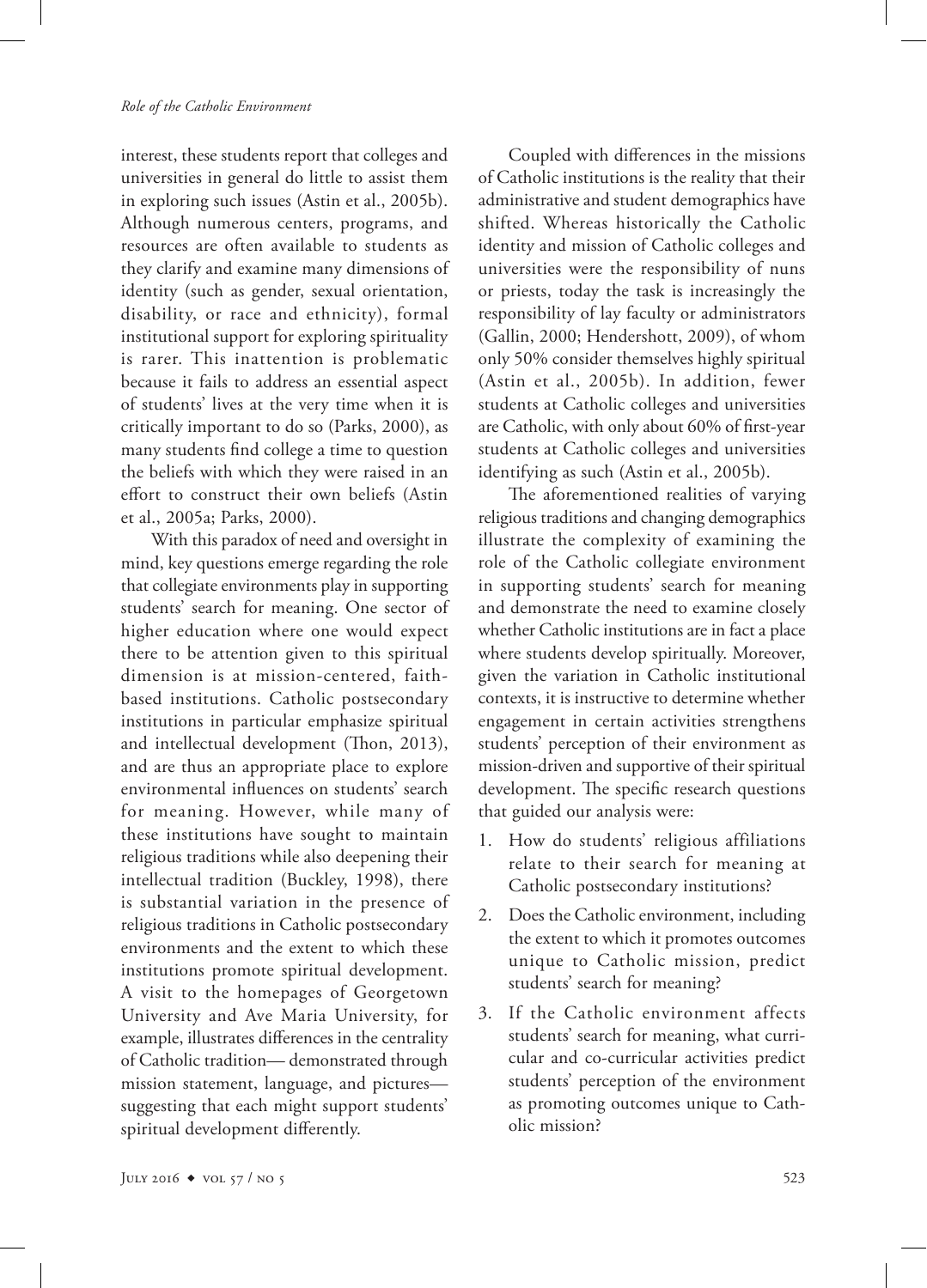These insights will help administrators and faculty at religious and secular institutions alike better understand how to foster and support the search for meaning that students crave (Astin et al., 2005a) and add nuance to the research on spiritual development.

#### RELEVANT LITERATURE

We drew from spiritual development research related to student outcomes and the role of institutional type to understand the sources that affect students' search for meaning in a Catholic context.

#### **Students**

Research on the spiritual development of college students has increased markedly since the Higher Education Research Institute (HERI) launched its research program on the subject in 2002 (Astin, Astin, & Lindholm, 2011; Astin et al., 2005a). Early research revealed that 80% of students expressed an interest in spirituality and believed "in the sacredness of life" (Astin et al., 2005a). Furthermore, like other aspects of identity, students struggle with their spirituality during the college years (Bryant & Astin, 2008; Bryant Rockenbach, Walker, & Luzader, 2012). Bryant, Choi, and Yasuno (2003) examined spiritual development using data from 3,680 students who completed both the Cooperative Institutional Research Program Freshman Survey and the Your First College Year Survey. The researchers found that after their first year in college, students were less inclined to rate themselves as spiritual but were more committed to integrating spirituality into their lives. The decline in students' willingness to rate themselves as spiritual in contrast to the rise in their spiritual integration may be due to their struggles to define their spirituality (Bryant & Astin, 2008). This inconsistency is also found in

other aspects of identity formation (Baxter Magolda, 2001; Marcia, 1966), especially when students are differentiating themselves and their beliefs from those of their parents and others who have influenced their lives (Astin et al., 2005a; Parks, 2000). These findings illustrate that students' college years are fraught with uncertainty regarding their spiritual development and speak to the need to understand more about how institutions can support their search for meaning.

#### **Experiences**

In attempting to tease out the experiences that aid in students' spiritual development, Bowman and Small (2010) used a longitudinal sample of 14,527 students from 136 institutions collected by HERI to conduct a quantitative study examining the spiritual development of students with differing religious backgrounds. The authors also examined the experiences and features of the environment that were associated with their development. The authors operationalized spiritual development using two constructs from the HERI study, namely *spiritual identification*, which measured students' conception of themselves as spiritual and engagement in spiritual experiences, and spiritual *quest*, which measured students engagement with a spiritual journey, which was a construct most closely aligned with our study's focus on search for meaning. The authors found that religious participation while in college and faculty support for spiritual and religious development were positively associated with students' spiritual identity and quest. They also discovered that students who interacted with others who shared similar religious beliefs experienced a positive gain in their spiritual quest, which the authors suspected might be a result of peers' encouragement to know oneself and engage in one's spiritual journey more fully.

Bryant (2011) also used HERI data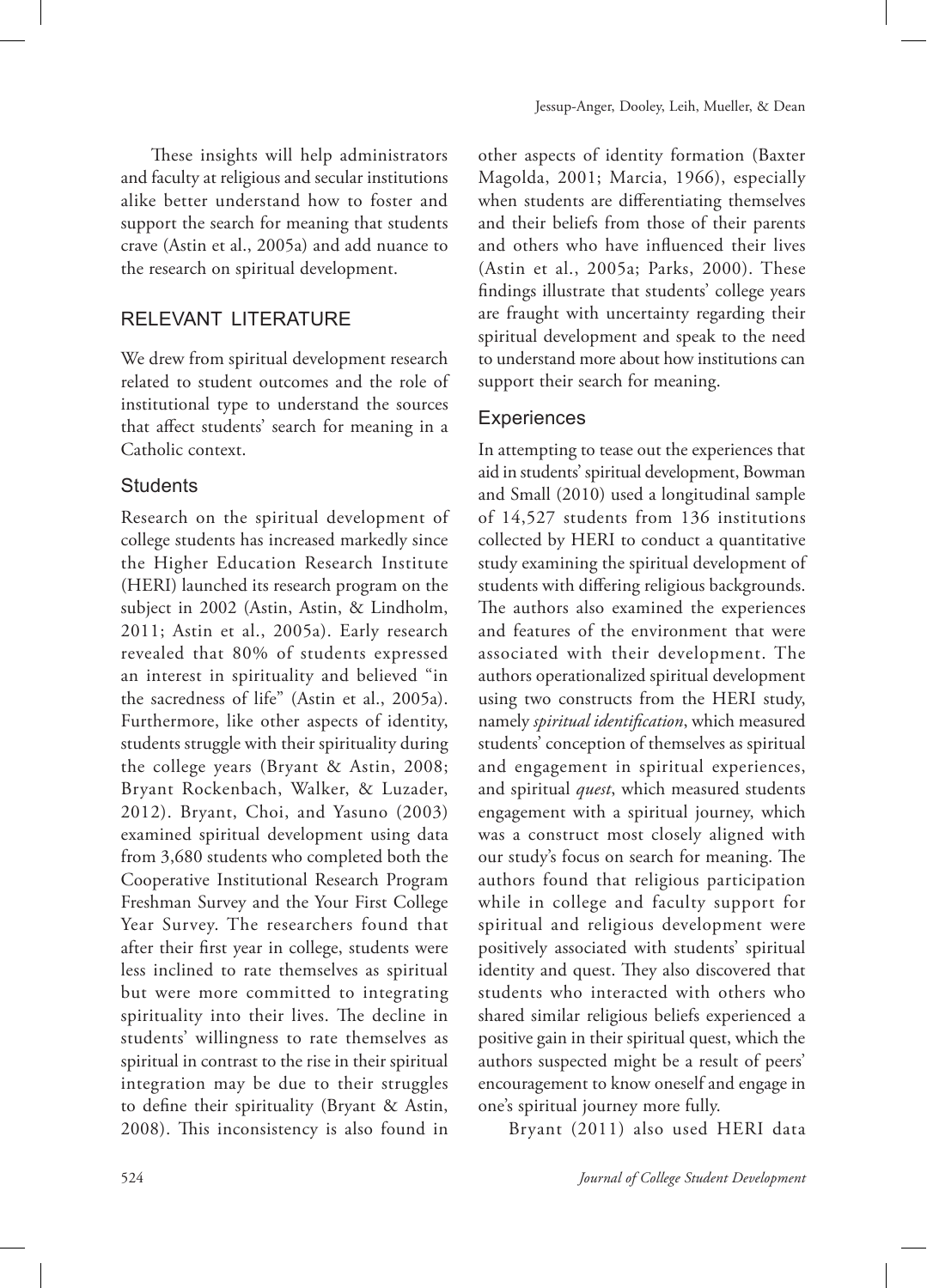to examine the role of context in students' spiritual development. Bryant examined ecumenical worldview development, which she defined as an awareness of and openness to others' worldviews and an understanding of human interconnectedness. Although the construct is different from our interest in students' search for meaning, Bryant's findings regarding the role of the institutional context in helping students' develop an ecumenical worldview highlight the environmental aspects that may support students' spiritual development. Bryant found that academic and cocurricular experiences that connected students with religion, spirituality, and diversity informed their ecumenical worldview. Furthermore, these encounters often provoked spiritual struggles, which enhanced students' worldview. These findings illustrate the potential effect of students' experiences on their spiritual development. More research is needed to determine if there are other aspects of the context that support their spiritual development.

#### Institutional Type

Concurrent to the rise in research about students' spiritual development are studies examining the effect of the collegiate environment on religious and spiritual development. Kuh and Gonyea (2006) used data from the 2004 National Study for Student Engagement to build regression models examining students' spirituality-enhancing activities. They found that students who attend faith-based colleges engaged more often in spiritual practices than those at secular institutions, and that mission and culture more strongly predict spiritual enhancement than other institutional factors such as size and selectivity. Honing in on differences in institutional context, Small and Bowman (2011) used HERI data (described above) to examine the role of institutional type and religious affiliation on

students' religious commitment, skepticism, and struggle. Although their second study was more narrowly focused on religion than spirituality, the finding that students' religious commitment was greatest at non-Catholic, religious institutions and least at secular institutions, with Catholic institutions falling in the middle lends support to our belief that examining spiritual development in a Catholic context is appropriate, and may have implications for both faith-based and secular institutions. Also notable about the study is that it used the institutional classification to account for differences in institutional type, treating students' experiences in these environments as a monolithic experience. More nuanced examination is needed to understand how students' perceptions of their context, or their lived experience, embodies the spiritual support they seek.

#### Catholic Context

Since its inception with the founding of Georgetown University in 1789, Catholic postsecondary education in the United States has endeavored to provide students a space to learn in an environment rich with Catholic ideals and attitudes. Although these institutions share a common heritage, they were founded by different religious orders or dioceses, and thus, have unique ways of articulating and exemplifying their beliefs (Thon, 2013) and promoting spiritual development. Adding to the diversity of the Catholic postsecondary context is the reality that these institutions differ in many ways, including demographics, size, locale, and research intensity.

Over the past few decades, the Catholic Church has wrestled with the role of Catholic higher education in attending to and promoting mission and identity. In 1990, Pope John Paul II issued *Ex Corde Ecclesiae,* which sought to clarify the characteristics that should exist in a Catholic university, including: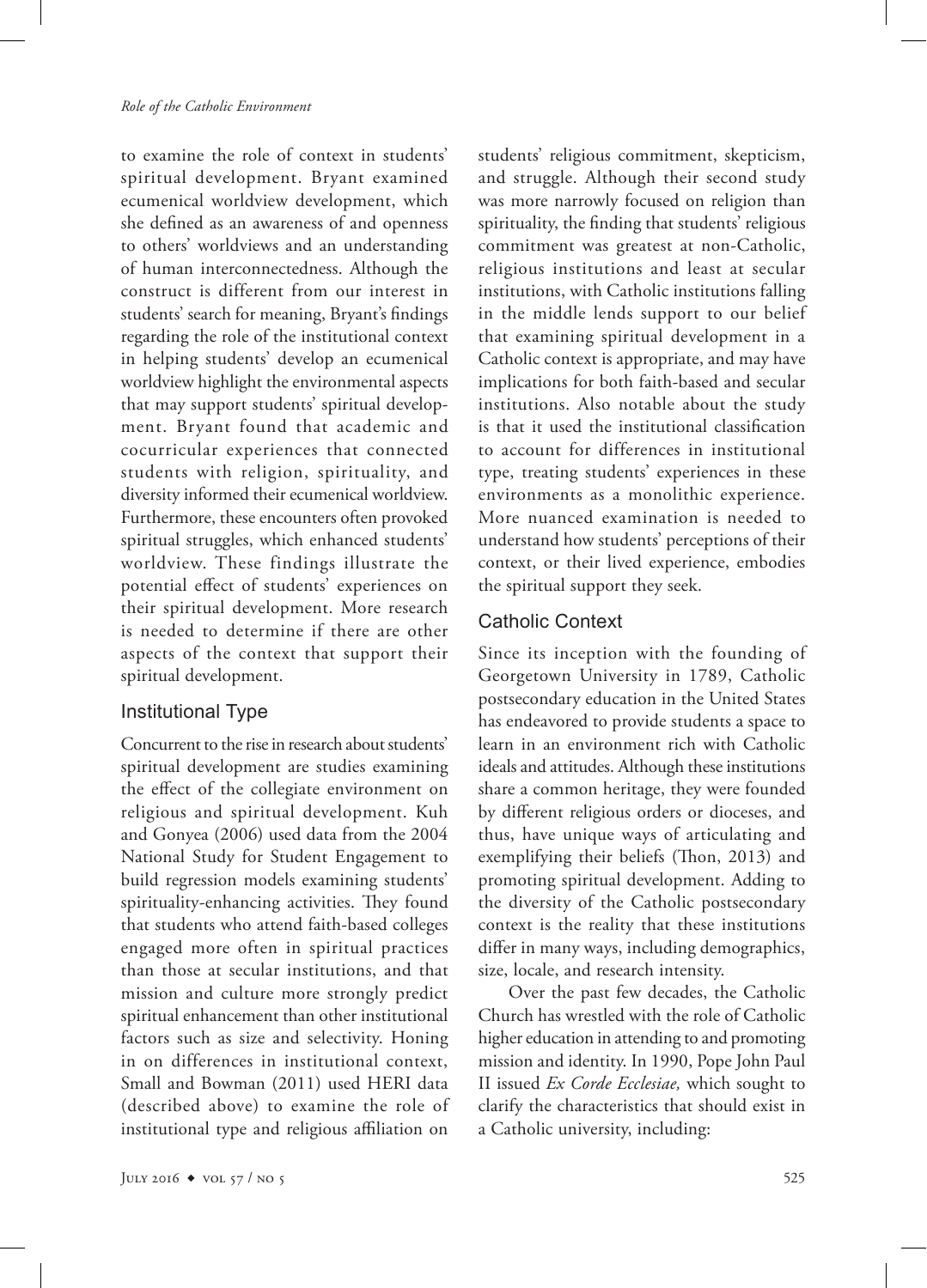- 1. individuals and a community inspired by the Christian tradition;
- 2. reflection on the relationship between the Catholic faith and knowledge;
- 3. fidelity to the Church's Christian message; and
- 4. an institutional commitment to serving others.

In the years since *Ex Corde Ecclesiae*, these characteristics have been interpreted by the sponsoring religious orders and dioceses of Catholic colleges and universities as well as Catholic postsecondary associations such as the Association of Catholic Colleges and Universities (ACCU), Association of Student Affairs at Catholic Colleges and Universities (ASACCU) and the Jesuit Association of Student Personnel Administrators (JASPA). These associations underscored the need for Catholic institutions to promote Catholic religious values, which include the integration of faith and reason, fidelity to tradition, vocational discernment, and commitment to service, justice, and compassion grounded in Catholic social teaching (Estanek & James, 2010).

In 2007, ACCU, ASACCU, and JASPA distributed a document outlining principles of good practice for student affairs at Catholic colleges and universities (Estanek & James, 2007). The principles included in the document emerged from discussions about the meaning of *Ex Corde Ecclesiae* for work in student affairs and emphasize that student affairs educators be attentive to institutional mission. Several of the principles explicitly reference support for students' spiritual development, including: enriching student integration of faith and reason through the provision of cocurricular opportunities; creating opportunities for students to experience, reflect upon, and act from a commitment to justice, mercy, and compassion; inviting and accompanying students into the life of the Catholic Church,

seeking dialogue among religious traditions and with contemporary culture to clarify beliefs and to foster mutual understanding, and assisting students in discerning and responding to their vocations (Estanek & James, 2007). Because Catholic institutions have a long history of supporting students' spiritual development, they are an informative context for developing a more nuanced understanding of the role of the environment in supporting students' search for meaning.

In summary, current literature informs our study by demonstrating the spiritual dimension of student development as a worthy consideration, especially in the college years (Astin et al., 2011, 2005a; Bryant & Astin, 2008; Bryant et al., 2003; Bryant Rockenbach et al., 2012). In addition, it illustrates that students' religious participation and interaction with others' with shared beliefs (Bowman & Small, 2010), and their cocurricular and curricular experiences (Bryant, 2011) all help to promote their spiritual development. Finally, the literature lends credence to our contention that institutional context matters (Kuh & Gonyea, 2006; Small & Bowman, 2011) and that a Catholic institutional context may provide clues as to how postsecondary institutions might support students' search for meaning.

#### CONCEPTUAL FRAMEWORK

We used an ecological framework to examine how demographic and environmental factors related to students' search for meaning at Catholic postsecondary institutions and the curricular and cocurricular activities that predicted students' perception of the environment as promoting outcomes aligned with the Catholic mission. In the past decade, researchers have encouraged the use of ecological models to gain a more complex understanding of student development (Pascarella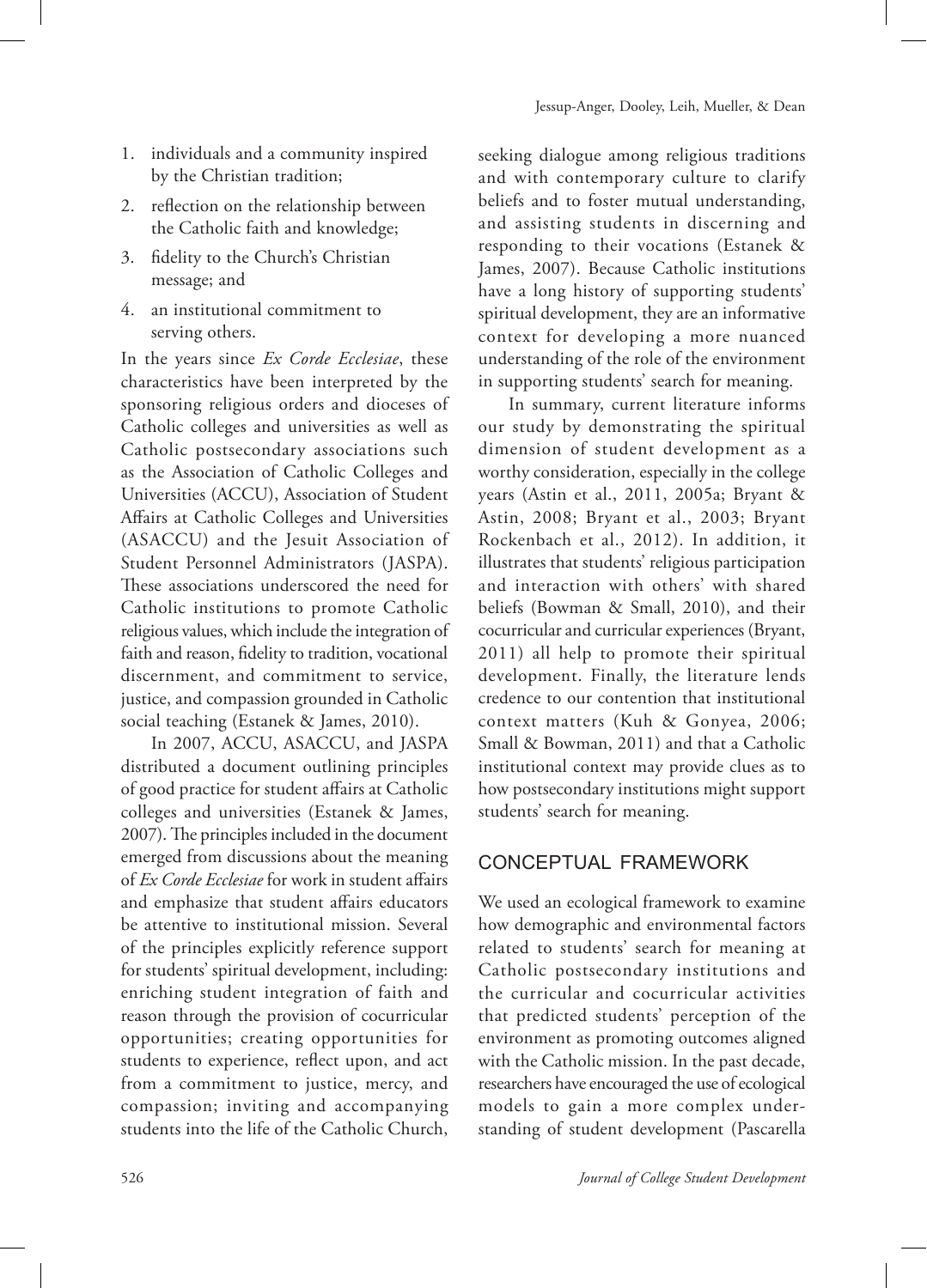& Terenzini, 2005; Renn, 2003; Renn & Arnold, 2003; Strange & Banning, 2001). These models situate the study of development and other outcomes in the social contexts in which they occur so as to account for multiple sources of influence. Moos and Insel (1976) and Barker (1968) implored researchers to consider the behavior setting, or the social and physical situations in which behavior occurs when striving to evaluate outcomes. We used Astin's (2002) Inputs-Environment-Outputs model to frame the study. We examined the relationships between the input characteristics (e.g., student demographics including religious affiliation and gender, self-reported precollege disposition toward spirituality), the Catholic environment of the institutions (e.g., helping students develop a commitment to social justice, use gifts and talents to serve others, incorporate religious beliefs into leadership practices) and students' search for meaning, the outcome. Then, to gain a better understanding of the social-environmental factors (Moos, 1976) affecting students' perceptions of the behavior setting, we focused our attention on the Catholic environment, examining the curricular and cocurricular experiences that affected students' perception of a missioncentered Catholic environment.

#### STUDY DESIGN

We adopted a quantitative, cross-sectional survey design. Data was drawn from the 2009 Multi-Institutional Study of Leadership (MSL; Dugan, 2009), a study examining the influence of postsecondary education on students' leadership development.

#### Population, Sample, and Participants

There are 251 degree-granting Catholic postsecondary institutions in the United States (Association of American Colleges and Universities, n.d.a). Our analytic sample

included a random sample of 12,714 students from 12 of these institutions who completed the 2009 survey and attended schools that were part of the Catholic Consortium, a group of Catholic institutions that agreed to share data. Of these 12,714, usable data for our analyses was available for 6,210 students on a search for meaning scale and 5,473 for mentoring scales because the MSL survey administrators used a random split sampling technique, only asking some questions to half the sample at each institution in order to reduce survey length. Because the data were missing completely at random (MCAR), we used pair-wise deletion techniques to account for the missing data. The response rate for the Catholic sample was 30.1%. In terms of race and ethnicity, a twosample *t*-test between proportions revealed no statistically significant difference in the percentage of Hispanic or Latino and American Indian or Alaskan Native students in the Catholic Consortium sample and the national enrollment data for the population attending private, nonprofit, religiously affiliated 4-year institutions in the US (National Center for Educational Statistics [NCES], 2008). However, African American students are underrepresented by about 7%, White students are overrepresented by 3.5%, Asian students are overrepresented by 7.4%, and multiracial students are overrepresented by 2% in comparison to national population of students attending private, religiously affiliated nonprofit 4-year institutions (NCES, 2008). About 1% of students did not indicate their race or ethnicity. In addition, women are overrepresented in the sample by about 3% (Association of Catholic Colleges & Universities, n.d.b). The sample was comprised of 24% first-year, 22% sophomore, 24% junior, and 28% senior students. We provide complete descriptive information about the sample in Table 1.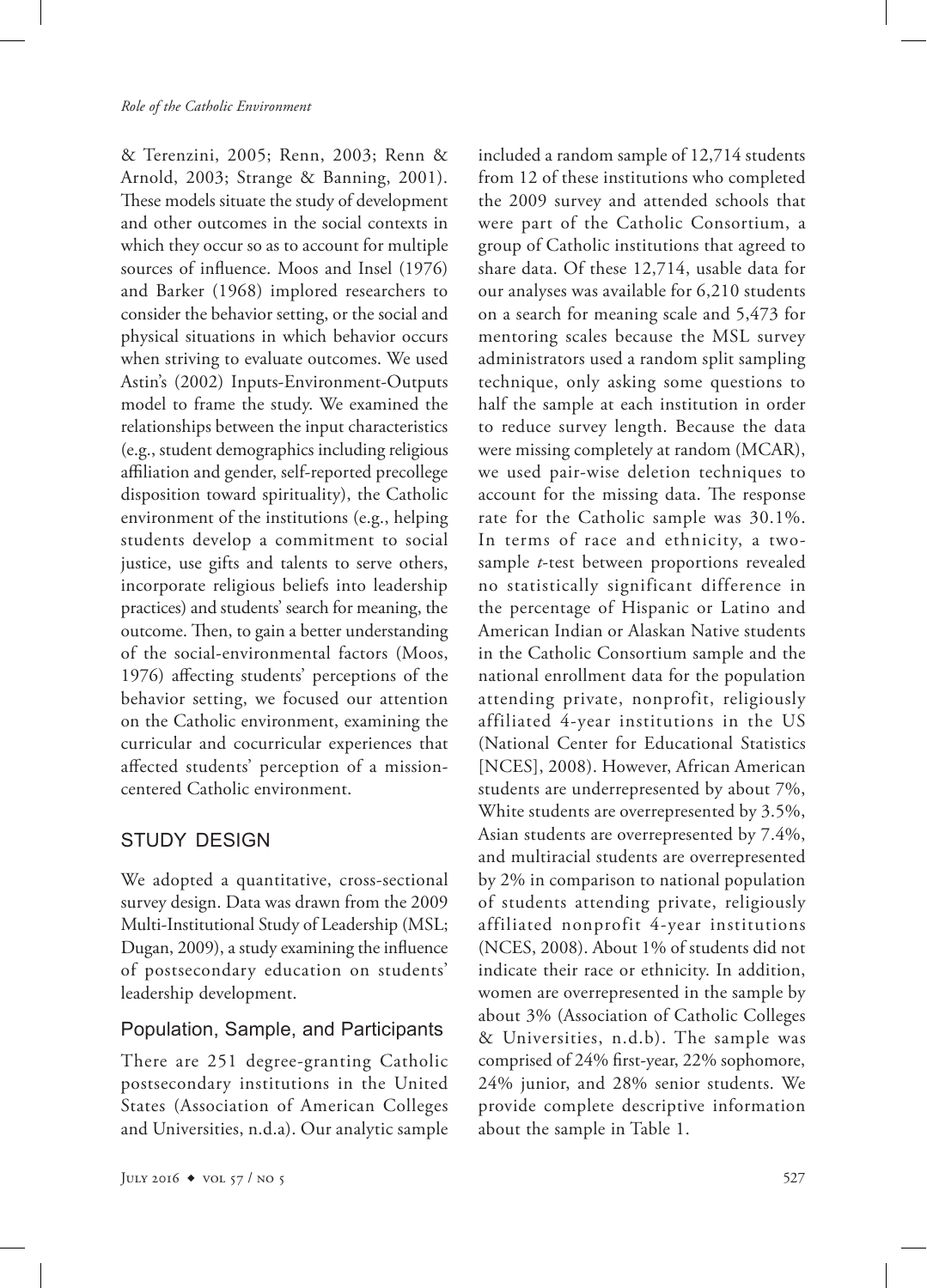| <b>Variable Name</b>                          | M     | <b>SD</b> | Min.             | Max          | n      |
|-----------------------------------------------|-------|-----------|------------------|--------------|--------|
| Sociodemographic Variables                    |       |           |                  |              |        |
| African American                              | .04   | .21       | $\boldsymbol{0}$ | $\mathbf{1}$ | 12,366 |
| Asian American                                | .11   | .31       | $\theta$         | 1            | 12,366 |
| Hispanic/Latino                               | .10   | .30       | $\boldsymbol{0}$ | 1            | 12,366 |
| Middle Eastern                                | .02   | .15       | $\boldsymbol{0}$ | 1            | 12,366 |
| Native Am. or Alaskan Native                  | .01   | .12       | $\boldsymbol{0}$ | 1            | 12,366 |
| White (Reference Group)                       | .76   | .43       | $\boldsymbol{0}$ | 1            | 12,366 |
| <b>Multiracial</b>                            | .04   | .19       | $\boldsymbol{0}$ | 1            | 12,366 |
| No Response for Race                          | .01   | .11       | $\theta$         | 1            | 12,366 |
| Male                                          | .34   | .47       | $\boldsymbol{0}$ | 1            | 12,382 |
| Religious Affiliation                         |       |           |                  |              |        |
| Catholic (Reference Group)                    | .52   | .50       | $\boldsymbol{0}$ | $\mathbf{1}$ | 12,386 |
| Other Christian Religion                      | .20   | .40       | $\boldsymbol{0}$ | 1            | 12,386 |
| Other World Religion                          | .07   | .25       | $\overline{0}$   | $\mathbf{1}$ | 12,386 |
| I Do Not Have a Religious Affiliation         | .22   | .41       | $\overline{0}$   | 1            | 12,386 |
| Prefer Not to Respond                         | .01   | .04       | $\overline{0}$   | 1            | 12,386 |
| Precollege Spiritual Disposition <sup>a</sup> | 7.77  | 2.33      | 3                | 12           | 6,355  |
| <b>College Experiences</b>                    |       |           |                  |              |        |
| First-Year (Reference Group)                  | .25   | .43       | $\theta$         | 1            | 12,526 |
| Sophomore                                     | .22   | .42       | $\boldsymbol{0}$ | $\mathbf{1}$ | 12,526 |
| Junior                                        | .25   | .43       | 0                | 1            | 12526  |
| Senior                                        | .28   | .45       | $\boldsymbol{0}$ | 1            | 12,526 |
| <b>Community Service Participation</b>        | 3.60  | .430      | $\boldsymbol{0}$ | 30           | 12,714 |
| Mission Student Organization                  | .37   | .48       | $\boldsymbol{0}$ | $\mathbf{1}$ | 12,700 |
| Learning Community                            | .26   | .44       | $\boldsymbol{0}$ | 1            | 12,692 |
| <b>Study Abroad</b>                           | .16   | .37       | $\overline{0}$   | 1            | 12,695 |
| Short-Term Service Immersion Trip             | .09   | .29       | $\boldsymbol{0}$ | 1            | 12,714 |
| First-Year Seminar                            | .52   | .50       | $\boldsymbol{0}$ | 1            | 12,705 |
| <b>Culminating Senior Experience</b>          | .16   | .36       | $\boldsymbol{0}$ | 1            | 12,692 |
| Leadership Training or Education              | .19   | .39       | $\boldsymbol{0}$ | 1            | 12,714 |
| Mentorship - Personal <sup>a</sup>            | 28.91 | 4.21      | 7                | 35           | 5,473  |
| Mentorship - Leadership <sup>a</sup>          | 11.33 | 2.53      | 3                | 15           | 5473   |
| Catholic Environment                          | 40.44 | 10.44     | 15               | 60           | 11,652 |
| Outcome Variable                              |       |           |                  |              |        |
| Search for Meaning <sup>a</sup>               | 13.26 | 3.99      | 5                | 20           | 6,210  |

TABLE 1. Descriptive Information of Analytic Sample

a Part of substudy, randomly administered to 50% of the student sample at each institution.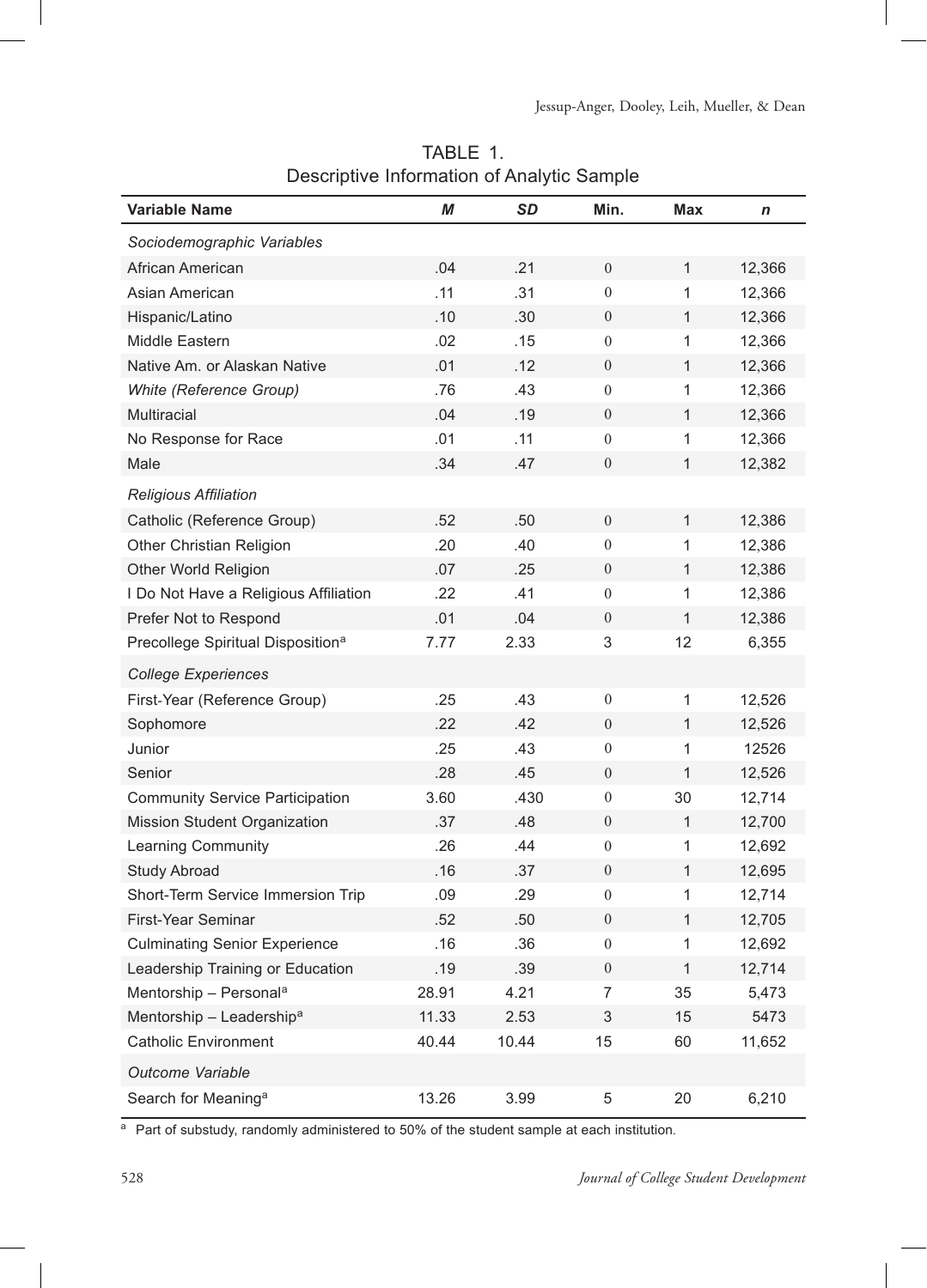#### Data Collection Instruments, Variables, and Materials

The MSL questionnaire was developed to examine student leadership development. Adapted from the Socially Responsible Leadership Scale, (Tyree, 1998), the survey examined students' demographic and precollege characteristics, collegiate experiences, and leadershiprelated outcomes (Dugan, 2009). Included in the instrument were a spirituality scale and precollege spiritual disposition scale, intended to measure students' search for meaning at different points in time. The precollege spiritual disposition scale asked students to reflect on their perceptions prior to starting college. Also included in the survey instrument administered to students in the Catholic Consortium was a set of common custom questions intended to explore mission and identity outcomes of a Catholic education.

#### Variables

*Sociodemographic and Precollege Characteristics*. Variables included students' sex, class year, and religious affiliation (we did not include information about students' race or ethnicity because we had no theoretical basis for doing so). In addition, we used a scale developed to measure students' precollege disposition toward spirituality. Although not a true longitudinal measure because we were asking students to reflect on their precollege days, we hoped that the inclusion of the precollege scale would help us tease out the effect of the environment. Questions in the scale included the extent to which students engaged in the following before college: reflection on the meaning of life, consideration of their sense of purpose, and reflection on meaning in times of hardship. We performed principle components and reliability analyses on the scale to ensure its construct validity. These analyses revealed the presence of one factor (eigenvalue > 1), explaining 73.76% of the variance, factor loadings ranging from .900 to .781, and reliability of  $\alpha$  = .82.

*Catholic Environment.* The Catholic environment scale was developed by a team of administrators and faculty at Catholic institutions who sought to measure the environment pertinent to Catholic colleges and universities. The questions were loosely drawn from the *Principles of Good Practice for Student Affairs at Catholic Colleges and Universities* (Estanek & James, 2007) and addressed the extent to which students engaged in experiences congruent with the mission of a Catholic college or university, including developing a commitment to social justice, incorporating religious beliefs into leadership practices, and using skills to create positive change.

We performed principle components and reliability analyses on the scale to ensure its construct validity. The principle components analysis revealed two factors with eigenvalues greater than 1 (eigenvalues of 9.25 and 1.08 respectively); however, after examining the scree plot and component matrix, it was clear that the factor loadings on the first component were superior as all variables loaded above .6 on the first factor and no variable loaded above .4 on the second factor. As a result, only the first factor was retained. The dominant factor explained 61.65% of the variance, had factor loadings ranging from .841 to .690, and a reliability of  $\alpha$  = .96. Items and factor loadings are included in Table 2.

*Collegiate Experiences*. We measured several experiences noted in the literature as high impact practices (Kuh, 2008) because of the weight of the research suggesting that these experiences increase rates of student engagement (Kuh, 2008). We hypothesized that the practices would heighten engagement with the institution, which might connect students more closely with the Catholic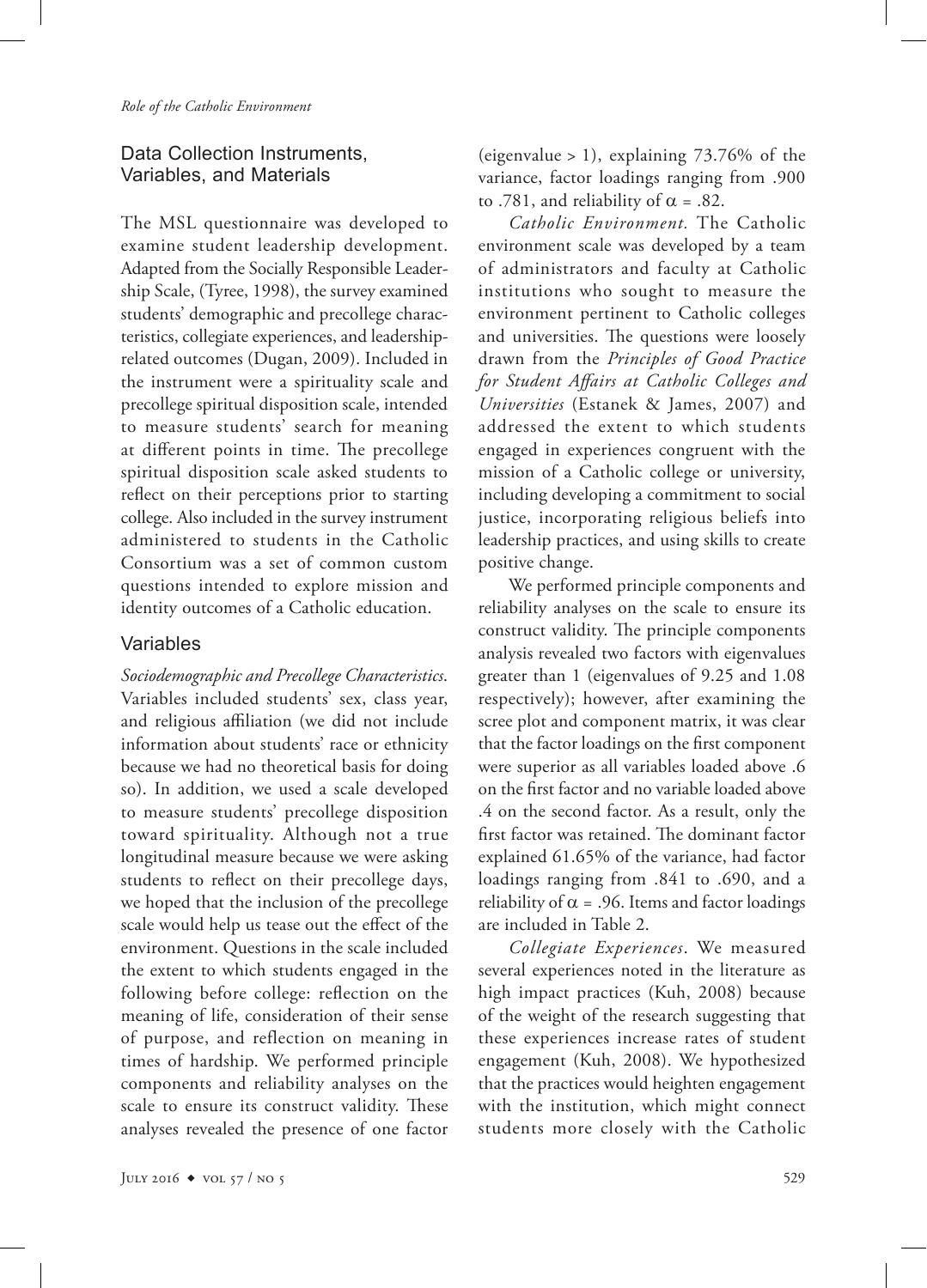| TABLE 2.                                                     |
|--------------------------------------------------------------|
| Scale for Catholic Environment (Reliability $\alpha$ = .954) |

| <b>Students' Perceptions of the Collegiate Environment</b><br><b>Factor Loading</b> |                                                                                                                  |      |  |  |  |
|-------------------------------------------------------------------------------------|------------------------------------------------------------------------------------------------------------------|------|--|--|--|
|                                                                                     | As a result of your experiences at [institution name], to what extent have you<br>been able to do the following? |      |  |  |  |
| 1.                                                                                  | Integrate knowledge and beliefs to draw meaning from my experiences.                                             | .841 |  |  |  |
| 2.                                                                                  | Engage others in a common vision for the future.                                                                 | .833 |  |  |  |
| 3.                                                                                  | Use my skills to create positive change.                                                                         | .829 |  |  |  |
| 4.                                                                                  | Use my gifts and talents to serve others.                                                                        | .820 |  |  |  |
| 5.                                                                                  | Understand the role I can play in addressing injustice.                                                          | .820 |  |  |  |
| 6.                                                                                  | Support human dignity and diversity.                                                                             | .804 |  |  |  |
| 7.                                                                                  | Develop an understanding of what community means to me.                                                          | .796 |  |  |  |
| 8.                                                                                  | Develop my commitment to social justice.                                                                         | .789 |  |  |  |
|                                                                                     | 9. Use reflection as a tool for learning and personal growth.                                                    | .784 |  |  |  |
|                                                                                     | 10. Develop a sense of purpose in my life.                                                                       | .781 |  |  |  |
|                                                                                     | 11. Construct a set of personal values.                                                                          | .774 |  |  |  |
|                                                                                     | 12. Integrate community service into my life.                                                                    | .762 |  |  |  |
|                                                                                     | 13. Engage in personal reflection.                                                                               | .741 |  |  |  |
|                                                                                     | 14. Find a spiritual community in which I feel comfortable.                                                      | .692 |  |  |  |
|                                                                                     | 15. Incorporate my religious beliefs into my leadership practices.                                               | .690 |  |  |  |

mission and ideals. These experiences included involvement in a learning community, study abroad, first-year seminar, and capstone seminar. Guided by Bryant's (2011) research connecting cocurricular experiences to spiritual dimensions of development, we also measured experiences we believed might promote outcomes specifically associated with the Catholic environment, including students' involvement in community service, leadership experiences, involvement in student organizations related to Catholic mission (advocacy, service or religious involvement), and their experiences with mentors (both personal and leadership).

*Search for Meaning.* The search for meaning scale was part of the MSL survey instrument and included 5 questions (set on a 5-point Likert-type scale) that inquired about the frequency with which students searched for meaning in their lives, reflected on meaning,

and thought about developing a meaningful personal philosophy. We performed principle components and reliability analyses on the scale to ensure its construct validity. These analyses revealed one factor (eigenvalue > 1), explaining 74.33% of the variance, factor loadings ranging from .899 to .835, and a reliability of  $\alpha$  = .91. Items and factor loadings are included in Table 3.

#### Limitations

There are several important limitations. First, our study utilized nested data—the 12,714 students who completed the survey were from 12 postsecondary institutions. However, because we did not have individual institutional markers per the agreement with the Catholic Consortium, we could not employ procedures to statistically adjust smaller standard errors for the nesting effect in our data (by using hierarchical linear modeling, for example,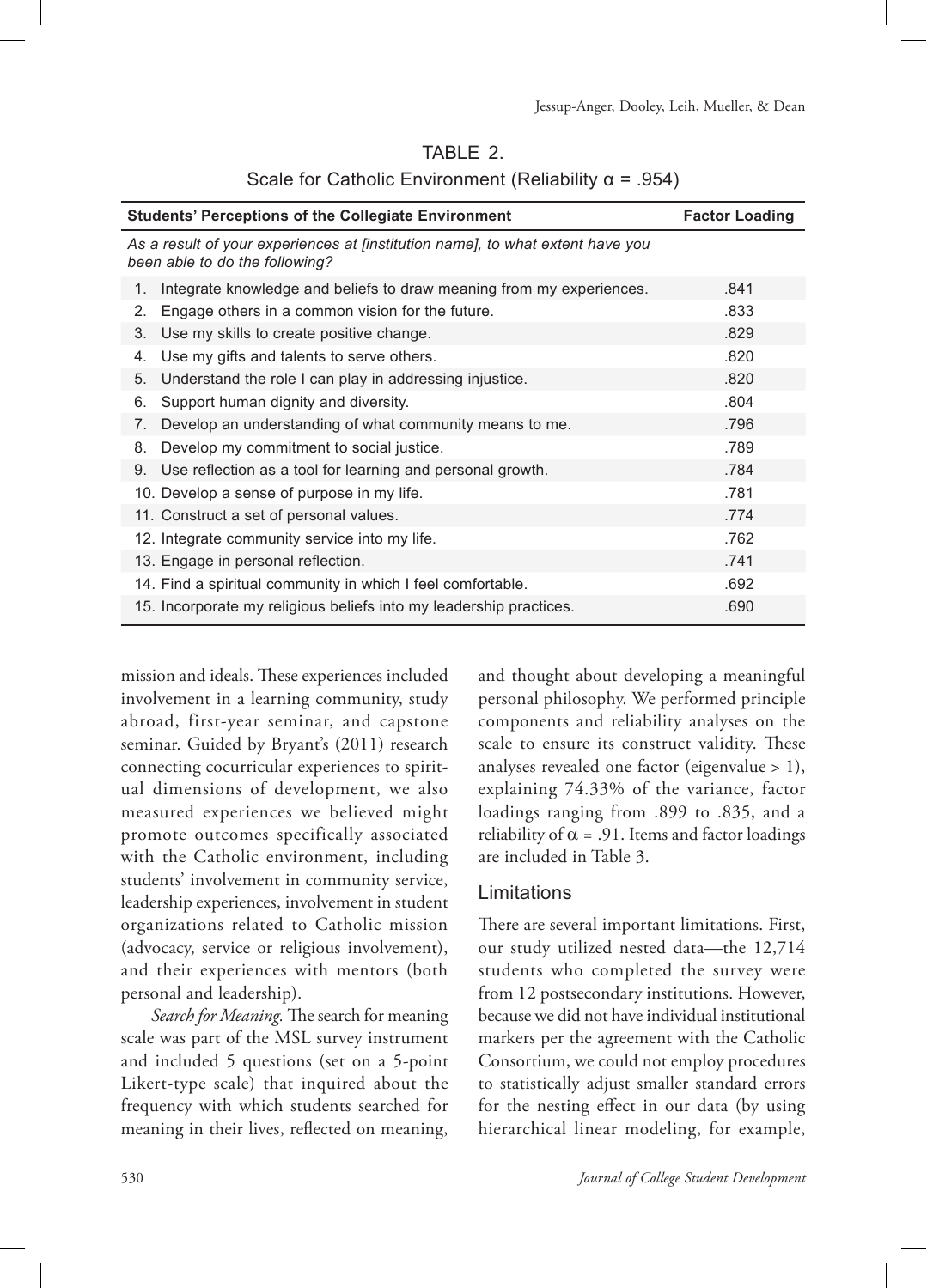which would have enabled us to account for the varying levels of data (Kreft & De Leeuw, 1998; Raudenbush & Bryk, 2002). Instead, we took steps to minimize the potentially smaller variance that could result from the nested nature of the data, using a more stringent alpha level ( $p < .01$  rather than  $p < .05$ ) for statistical significance to reduce the probability of making a Type I Error—rejecting a true null hypothesis (Raudenbush & Bryk, 2002).

Second, several researchers raised questions about the validity of self-report data (Anaya, 1999; Gonyea, 2005). We reviewed the MSL survey and noted that survey administrators followed guidelines to increase the validity by asking questions that merited a serious response, phrasing questions clearly, and ensuring questions did not embarrass the respondents (Bradburn & Sudman, 1988; Converse & Presser, 1989, Gonyea, 2005). However, we acknowledge that in asking students to recall their precollege disposition toward spirituality, some students may have difficulty, raising some concern about validity (Porter, 2011). Finally, because 76% of the sample is White and we did not control for the overall effect of race on the outcome, the findings that emerged from our analysis might be more indicative of White students' experiences. Analysis and Results

We began our analysis by examining the descriptive statistics of the survey data,

checking for missing data, assessing normality and multicollinearity, examining outliers, and conducting bivariate correlations of the variables. We used hierarchical multiple regression to explore research questions one and two, the effect of the following on students' search for meaning:

- 1. religious affiliation, and
- 2. their engagement in the Catholic environment.

First, we entered students' demographics, including gender and religious affiliation. To control for students' search for meaning prior to their arrival at the university, we entered the precollege spiritual disposition variable. Finally, we entered the Catholic environment scale and students' class year in the third block (see Table 4 for numerical results of each model) because these variables address students' time in college.

Our first model, which included the demographic questions, explained 1% of the variation in students' search for meaning, *F*(5, 5826) = 6.32,  $p < .001$ . Two demographic variables, other world religion ( $β = .06$ ) and no religion ( $β = .05$ ) were statistically significant, indicating that these students, in comparison to their Catholic peers, were slightly more likely to be searching for meaning. The addition of the precollege spiritual disposition variable resulted in a significant change in the

|    | <b>Students' Self-Reports of Their Search for Meaning</b>                        | <b>Factor Loading</b> |
|----|----------------------------------------------------------------------------------|-----------------------|
|    | How often do you $\ldots$ ?                                                      |                       |
| 1. | Reflect on finding answers to the mysteries of life.                             | .899                  |
|    | 2. Think about developing a meaningful philosophy of life.                       | .870                  |
|    | 3. Have discussions about the meaning of life with your friends.                 | .863                  |
|    | 4. Surround yourself with friends who are searching for meaning/purpose in life. | .842                  |
|    | 5. Search for meaning/purpose in your life.                                      | .835                  |

| TABLE 3.                                                   |  |
|------------------------------------------------------------|--|
| Scale for Search for Meaning (Reliability $\alpha$ = .913) |  |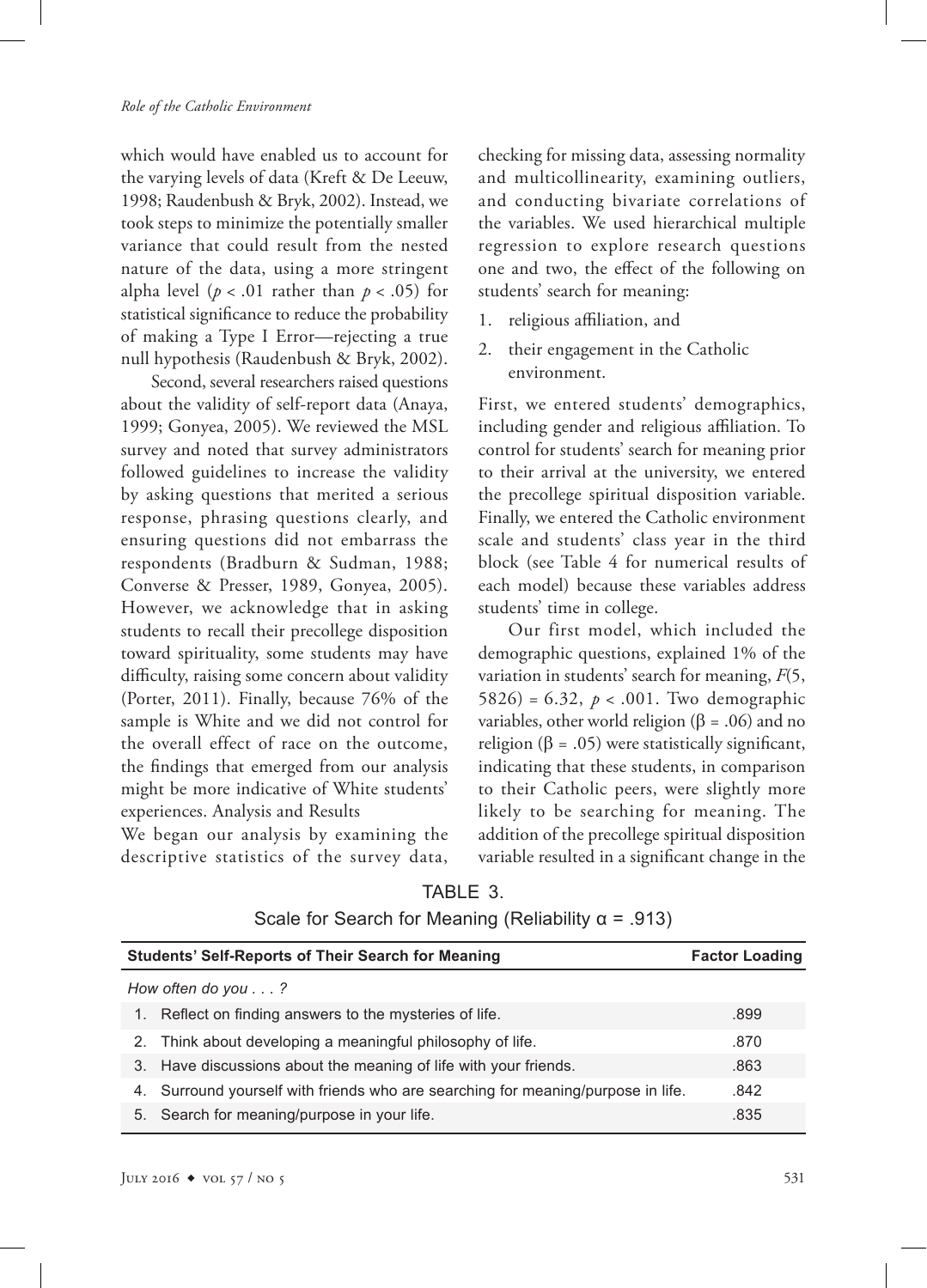|                                             | <b>Block 1</b> |     |         |      | <b>Block 2</b> |               |        | <b>Block 3</b> |        |     |             |      |
|---------------------------------------------|----------------|-----|---------|------|----------------|---------------|--------|----------------|--------|-----|-------------|------|
| Variable                                    | в              | SE  | β       | Sig. | в              | SE            | β      | Sig.           | в      | SE  | β           | Sig. |
| (Constant)                                  | 12.98          | .10 |         |      | 5.78           | .17           |        |                | 1.47   | .21 |             |      |
| Religious Affiliation (Ref. Group Catholic) |                |     |         |      |                |               |        |                |        |     |             |      |
| Christian (Non-Catholic)                    | .34            | .14 | .03     |      | .04            | .12           | .00.   |                | .32    | .11 | $.03*$      |      |
| Other World Religion                        | .99            | .21 | $.06**$ |      | .45            | .18           | $.03*$ |                | .80    | .16 | $.05**$     |      |
| Religion Not Disclosed                      | $-.86$         | 1.2 | $-.01$  |      | $-.95$         | $1.01 - 0.01$ |        |                | $-.27$ | .93 | .00.        |      |
| No Religion                                 | .48            | .13 | $.05**$ |      | .23            | .11           | .02    |                | .76    | .10 | $.08**$     |      |
| Female                                      | .07            | .11 | .01     |      | .03            | .09           | .00.   |                | $-.15$ |     | $.09 - .02$ |      |
| <b>Spirituality Pretest</b>                 |                |     |         |      | .95            | .02           |        | $.55**$        | .78    | .02 | $.46**$     |      |
| Class Year (Ref. Group First-Year)          |                |     |         |      |                |               |        |                |        |     |             |      |
| Sophomore                                   |                |     |         |      |                |               |        |                | .37    | .12 | $.04*$      |      |
| Junior                                      |                |     |         |      |                |               |        |                | .56    | .12 | $.06**$     |      |
| Senior                                      |                |     |         |      |                |               |        |                | .62    | .11 | $.07**$     |      |
| <b>Catholic Environment</b>                 |                |     |         |      |                |               |        |                | .13    | .00 | $.33**$     |      |
| $R^2$                                       |                |     | .01     |      |                |               | .31    |                |        |     | .42         |      |
| $R^2\Delta$                                 |                |     |         |      |                |               |        | $.30**$        |        |     | $.11***$    |      |

| TABLE 4.                              |
|---------------------------------------|
| Demographics and Catholic Environment |

\* *p* < .01. \*\* *p* < .001.

model, with the *R*-square change (*R*2∆) = .30, *F*∆(1, 5825) = 2560.05, *p* < .001. Only other world religion ( $\beta$  = .03) remained significant from the previous model, and the spirituality pretest was also significant (β = .55).

The addition of the Catholic environment scale and students' academic year in the final block resulted in a significant change, with the  $R2\Delta = .11$ ,  $F\Delta(4, 5821) = 263.90$ ,  $p < .001$ . Other world religion remained significant, as did the precollege spiritual disposition (β = .46). Christian (non-Catholic) (β = .03) and no religion ( $\beta$  = .08) became significant. The Catholic environment ( $\beta$  = .33) and each class year ( $\beta$  = .04;  $\beta$  = .06;  $\beta$  = .07) were also significant. The final model accounted for 41% of the variation in students' search for meaning,  $F(10, 5821) = 413.2, p < .001$ .

Because the Catholic environment scale strongly predicted students' search for mean-

ing, we deemed it important to practitioners to learn more about what affected students' perceptions of the environment as consistent with Catholic mission. Thus, our third research question honed in on the curricular and cocurricular experiences that predicted students' perceptions of the environment as promoting outcomes unique to Catholic mission. Because our unit of analysis was students' experience, and there was no theoretical basis indicating that demographic characteristics affected their perception of the environment as Catholic, we opted not to control for demographics. We regressed the Catholic environment outcome on the following experiences: mentor engagement (both personal and leadership), community service participation, missionrelated student organization involvement, leadership training, learning community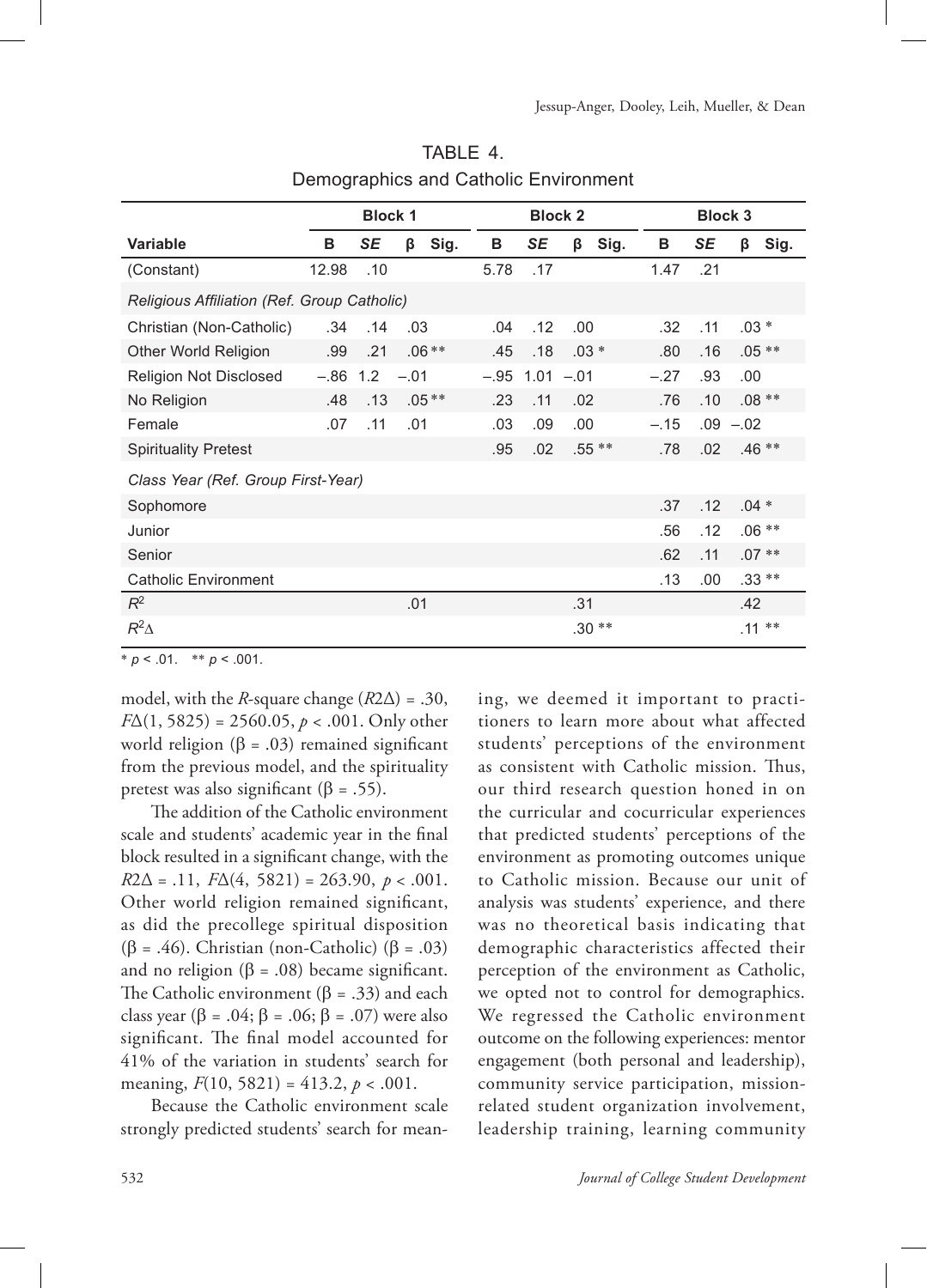involvement, short-term service immersion, culminating senior experience involvement, study abroad involvement, and first-year seminar involvement. The model predicted 26% of the variation in students' perception of the environment as Catholic, *F*(10, 5027) = 176.62,  $p < .001$ . The variables that contributed most to the model were the mentor engagement variables (personal:  $\beta$  = .23; leadership:  $\beta = .16$ ), community service participation ( $β = .12$ ), and mission-related student organization involvement  $(\beta = .12)$ . See Table 5 for the full regression model.

#### **DISCUSSION**

Our results revealed that although students' differing religious affiliations were associated with their search for meaning, the effect was small, as evidenced by the demographic variables only accounting for 1% of the variation in students' search for meaning. A closer look at the findings illustrates that students who identified with other world religions and nonbelief were actually slightly more engaged in a search for meaning than

their Catholic peers. While at first glance the finding might be perplexing to researchers and Catholic educators who would expect Catholic students choosing a Catholic postsecondary institution to be more eager to search for meaning, it may reflect the reality that some Catholic students choosing a Catholic institution are foreclosed in their search for meaning (Marcia, 1966), having never questioned their Catholic beliefs, and that the similarity of the postsecondary Catholic environment does not cause them to question those beliefs. This finding may help to quell some of the critics of Catholic higher education who argue that these colleges and universities are losing their identity by appealing to students with differing religious traditions (Hendershott, 2009).

Our results also illustrated the importance of the Catholic environment in promoting students' search for meaning. The addition of the Catholic environment variable explained 11% of the variation in the model, even after controlling for precollege spiritual disposition. This finding illustrates that a mission-centered Catholic institution may be a good fit for

| Variable                               | в     | <b>SE</b> | β                | Sig.  |
|----------------------------------------|-------|-----------|------------------|-------|
| (Constant)                             | 12.92 | .89       |                  |       |
| Mentor Engagement - Personal           | 0.58  | .04       | -23              | **    |
| Mentor Engagement - Leadership         | 0.67  | .07       | .16              | **    |
| <b>Community Service Participation</b> | 0.30  | .03       | .12              | $**$  |
| Mission-Related Stu. Org Involvement   | 2.58  | .29       | .12              | **    |
| Leadership Training Involvement        | 1.60  | .38       | .06              | $**$  |
| Learning Community Involvement         | 1.32  | .30       | .06              | $***$ |
| Short-Term Service Immersion           | 1.60  | .51       | .05              | ∗     |
| <b>Culminating Senior Experience</b>   | 0.77  | .36       | .03              |       |
| <b>Study Abroad</b>                    | 0.60  | .35       | .02 <sub>1</sub> |       |
| First-Year Seminar                     | 0.30  | .26       | .01              |       |

TABLE 5. College Experiences Associated With the Catholic Environment

 $* p < 01$ . \*\*  $p < 001$ .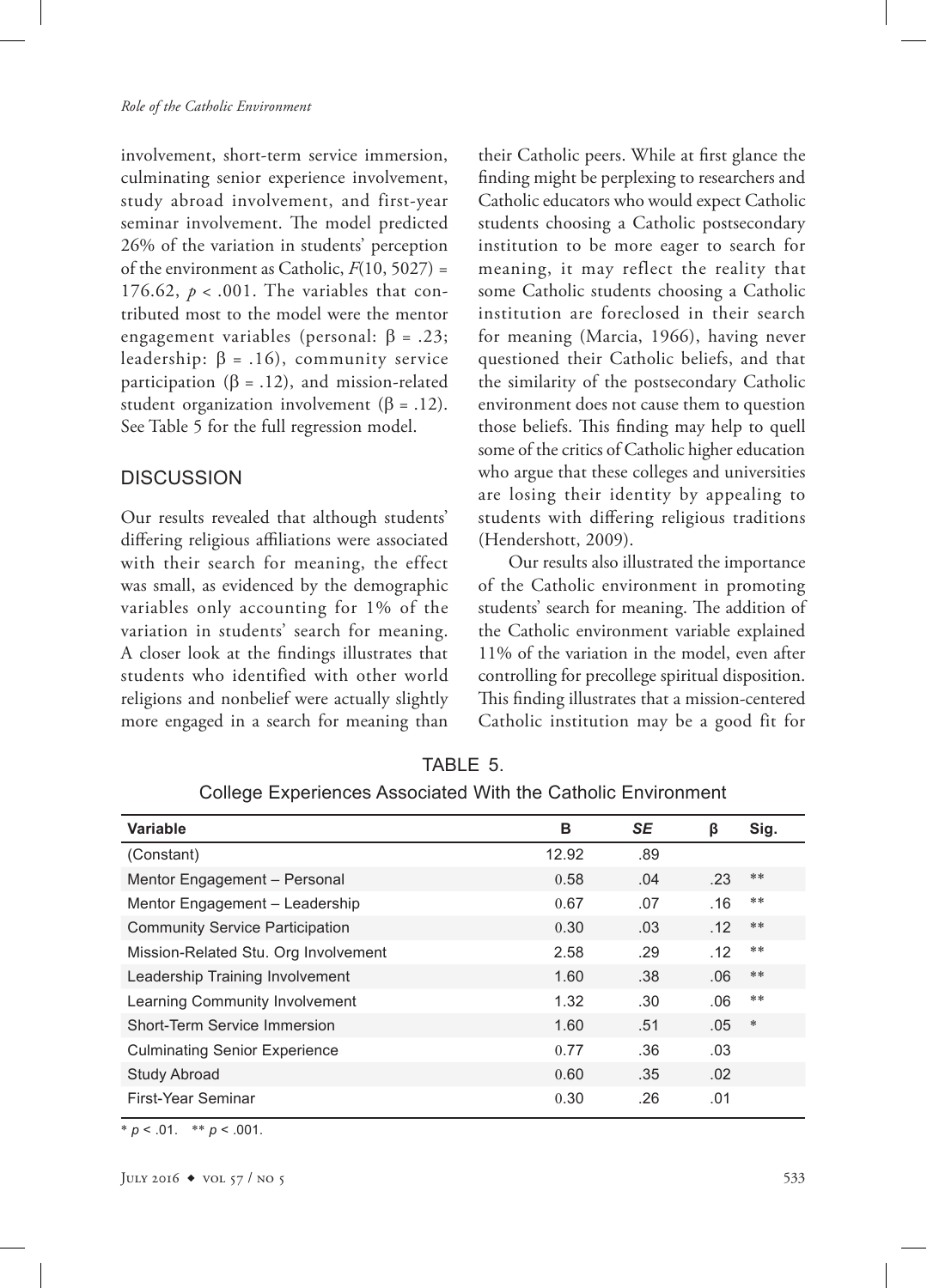students who desire to deepen their spiritual development, regardless of their religious affiliation. Furthermore, the significant positive relationship between students' search for meaning and their class year indicates that Catholic institutions may provide resources for continued engagement in spiritual exploration during a time that is often wrought with spiritual struggle (Bryant & Astin, 2008; Bryant, Choi, & Yasuno, 2003; Bryant Rockenbach et al., 2012). The finding also extends Kuh and Gonyea's (2006) finding that mission and culture predict students' spiritual enhancement by demonstrating that a Catholic culture in particular affects students' search for meaning.

With the significance of the Catholic environment established, our final analysis honed in on the experiences that students engage in that help to make the Catholic environment more palpable, extending Bryant's (2011) findings about the spiritual activities of religious institutions to a Catholic context. Mentoring (both personal and leadership) topped the list of the variables most closely associated with students' perceptions of their collegiate environment as Catholic, illustrating the role of close relationships with faculty and administrators in helping students reflect on their faith, prepare to serve others, and integrate their values and actions. The finding provides substantiating evidence for Bowman and Small's (2010) discovery that faculty support for religious development is important, broadening who may act as a mentor and suggesting that personal mentorship is the most important in advancing such development. The finding also aligns with the tenets set forth in *Principles of Good Practice for Student Affairs at Catholic Colleges and Universities* (Estanek & James, 2007, 2010), especially those emphasizing the need for student affairs educators at Catholic institutions to be prepared to support the mission through their work with students

and accompany students in their religious and spiritual direction.

The contributions of community service participation and mission-related student organization involvement to students' perceptions of their environment as Catholic are not surprising, especially given Bryant's findings (2011) about the prevalence of experiences that support religious beliefs at religious institutions and the scale's emphasis on service (using gifts and talents to serve others, integrate community service into my life, use my skills to create positive change, understand the role I can play in addressing injustice, etc.).

Perhaps more surprising was the small effect or nonsignificance of other experiences, including leadership training, learning community involvement, short-term service immersion, study abroad, and first-year and culminating seminars in promoting a Catholic environment. The lack of significance of these variables reflects that even at Catholic institutions (where one might expect students to connect their faith and cocurricular involvement), students' participation alone is insufficient in providing avenues to reflect on their faith, prepare to serve others, and integrate their values and actions. Alternatively, because the analysis only reflected whether students participated in these experiences, not the quality of the experiences or their connection to a Catholic environment, the findings may reflect varying quality of these experiences that in turn affects their significance in promoting a Catholic environment. A more nuanced examination of the connection between these variables and the Catholic environment is warranted. Furthermore, since many of the experiences that are associated with creating an environment that students perceive as Catholic remain unknown (recall that only 26% of the variation was explained), additional work is needed to understand fully experiences associated with strengthening students' perceptions of the Catholic environment.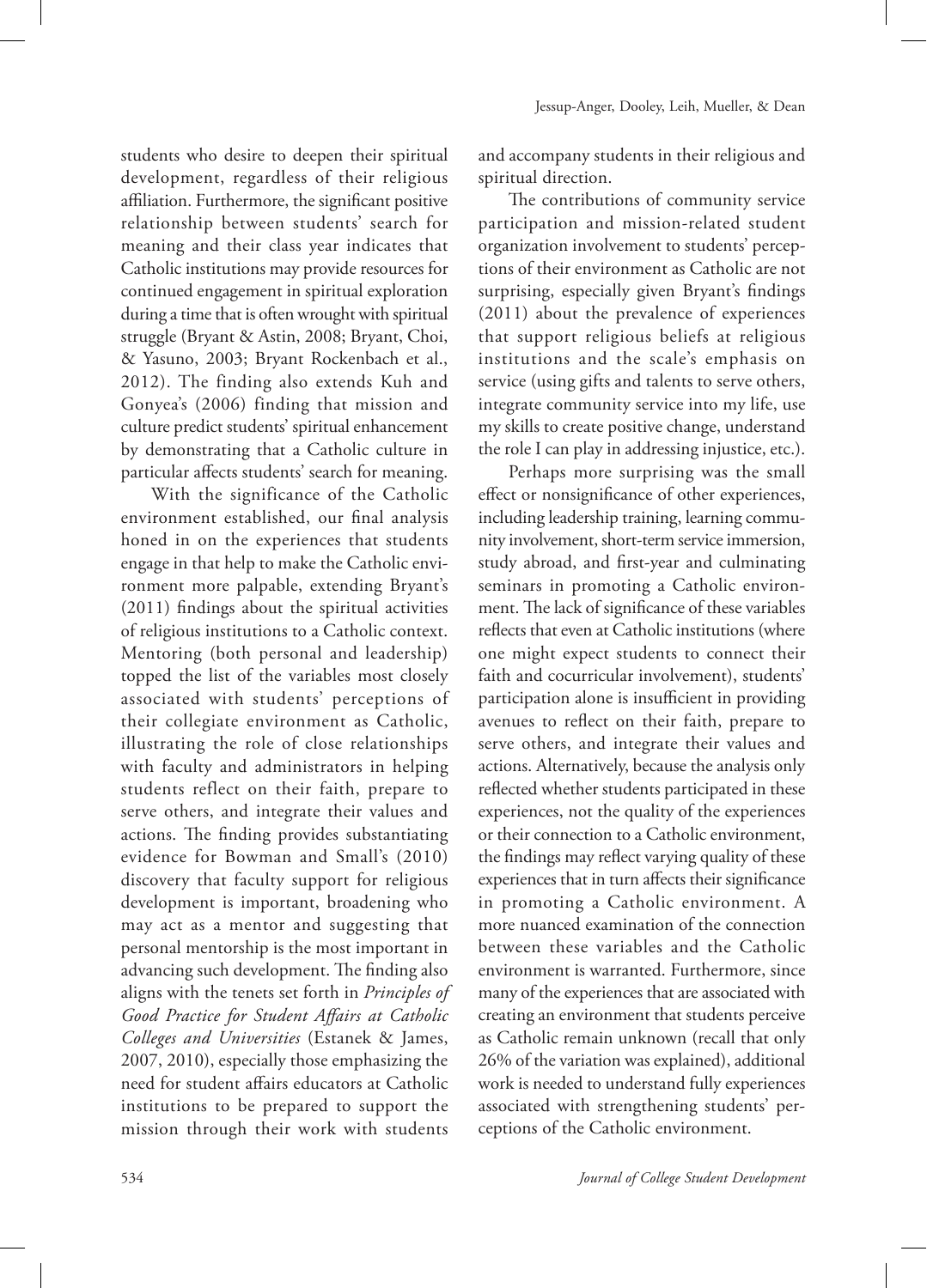#### IMPLICATIONS

This study advances higher education theory by extending the findings of other ecological studies of spiritual development (Bryant, 2011; Small & Bowman, 2011) using a more nuanced measure of the Catholic environment. The findings also provide evidence that by attending to outcomes related to mission, faculty and student affairs educators at Catholic institutions play a vital role in students' spiritual exploration. The importance of mentoring relationships in strengthening students' perceptions of the environment as Catholic provides a starting point for administrators and faculty who would like to strengthen students' perceptions of the Catholic tradition. By developing formal avenues for mentoring relationships to flourish (e.g., formal mentoring programs and undergraduate research opportunities) and reward structures that recognize the importance of mentoring (e.g., credit for mentoring in the tenure and promotion process or considering the experiences of mentees in the evaluation process of staff), colleges and universities can create incentives that will encourage mentoring to occur. In conjunction with these programs, it is vital for institutions to build capacity and support for spiritual dimensions for mentoring by providing resources for faculty and staff to understand the missions of Catholic postsecondary institutions and the benefits of addressing the spiritual dimension with students.

For faculty and administrators at secular institutions, the findings provide some guidance on how to allocate resources to encourage support for students' spiritual development. The fact that mentoring played a greater role than any of the mission-related activities in students' perceptions of the environment as aligned with Catholic mission illustrates that support for spiritual development may happen

on secular campuses too, as long as mentors are mindful of the separation of church and state. Given students' high levels of spiritual interest, it would be appropriate for administrators to reconsider whether the denominational organizations that often surround the margins of campus are sufficient and supportive places for students to explore their spirituality.

Another implication for administrators at Catholic institutions is to examine the experiences that were not significant to determine why these experiences did not strengthen students' perceptions of the environment as Catholic. Several of the experiences, namely short-term service immersion, leadership training, and study abroad seem like fitting avenues for students to connect to the Catholic mission. Additional focus on shaping these programs to embody the Catholic tradition is warranted. Administrators should engage the diagnostic queries provided in the second edition of the *Principles of Good Practice*  document to assess how closely they wish to align their programs with the Catholic environment, how they might apply the principles to their programs and services, and how they would assess their efforts (Estanek & James, 2010).

A final implication is that university administrators at Catholic institutions should continue embracing religious pluralism in admissions (Association of Catholic Colleges and Universities, n.d.a), as students' differing religious traditions do not have a deleterious effect on their search for meaning. In fact, having differing faith traditions on campus may enrich Catholic students' search for meaning by providing opportunities for dissonance between the religion with which they were raised and the religions they encounter (Bryant, 2011; Marcia, 1966).

As postsecondary institutions consider how to support students' search for deeper meaning in their lives, this study provides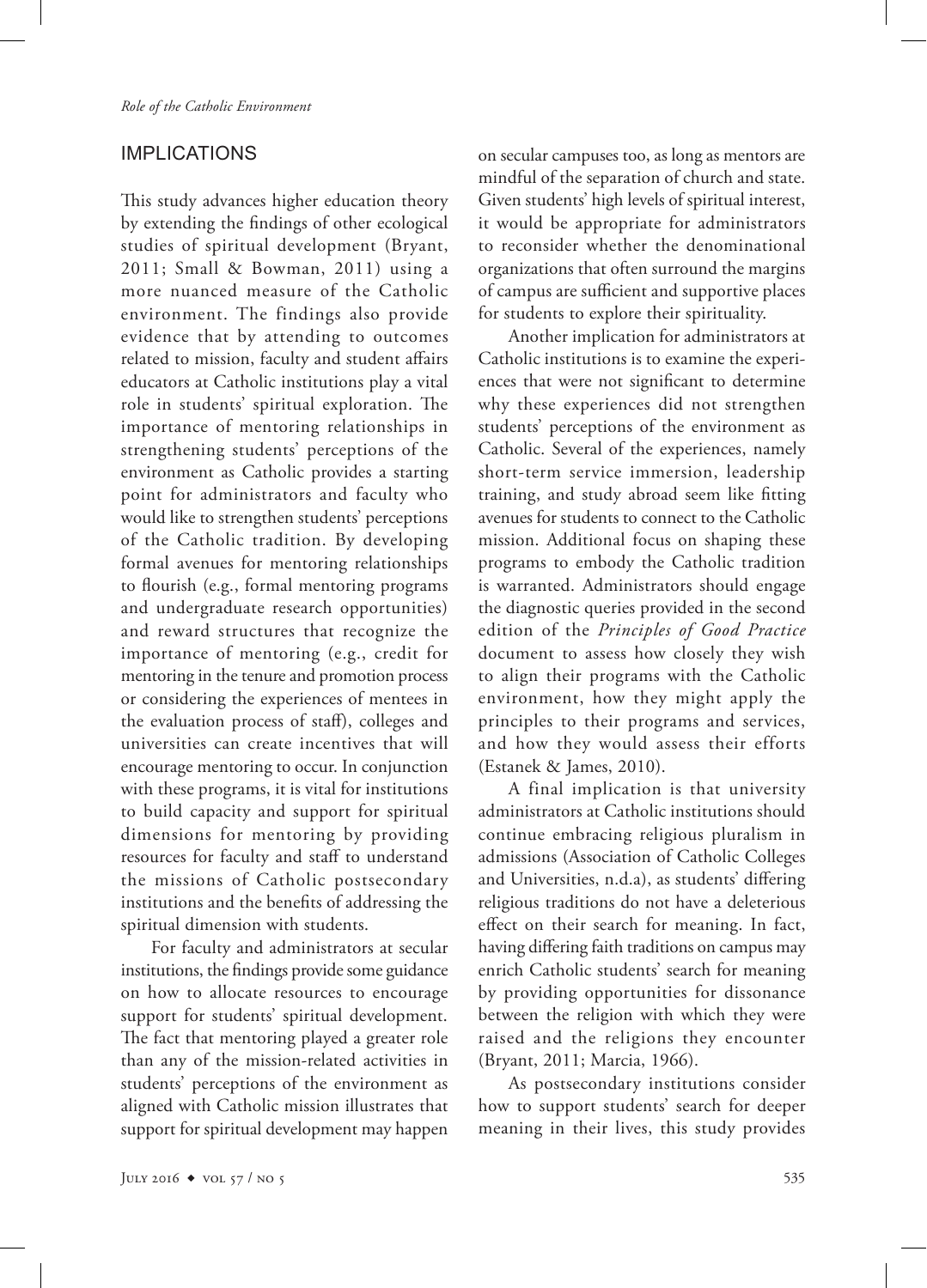evidence that environments can be deliberately designed to foster spiritual development. Further, the study offers guidance on the experiences that help students believe that there is institutional support for their search for meaning. Additional research is needed to understand how mentoring deepens students' search for meaning.

*Correspondence concerning this article should be addressed to Jody E. Jessup-Anger, Department of Educational Policy and Leadership, College of Education, Marquette University, PO Box 1881, Milwaukee, WI 53201–1881; jody.jessup-anger@marquette.edu*

#### REFERENCES

- Anaya, G. (1999). College impact on student learning: Comparing the use of self-reported gains, standardized test scores, and college grades. *Research in Higher Education, 40*, 499-526.
- Association of Catholic Colleges & Universities. (n.d.a). *Welcome.* Retrieved from http://www.accunet.org
- Association of Catholic Colleges & Universities. (n.d.b). *FAQs.*  Retrieved from http://www.accunet.org/i4a/pages/index .cfm?pageid=3797#1
- Astin, A. W. (2002). *Assessment for excellence.* Westport, CT: Oryx.
- Astin, A. W., Astin, H. S., & Lindholm, J. A. (2011). Cultivating the spirit: How college can enhance students' inner lives. San Francisco, CA: Jossey-Bass.
- Astin, A. W., Astin, H. S., Lindholm, J. A., Bryant, A. N., Calderon, S., & Szelényi, K. (2005a). *The spiritual life of college students: A national study of college students' search for meaning and purpose.* Los Angeles, CA: Higher Education Research Institute, University of California, Los Angeles.
- Astin, A. W., Astin, H. S., Lindholm, J. A., Bryant, A. N., Calderon, S., & Szelényi, K. (2005b). *Spiritual and the professorate: A national study of faculty beliefs, attitudes, and behaviors.* Los Angeles, CA: Higher Education Research Institute, University of California, Los Angeles.
- Barker, R. G. (1968). *Ecological psychology: Concepts and methods for studying the environment of human behavior.* Stanford, CA: Stanford University Press.
- Baxter Magolda, M. B. (2001). *Making their own way: Narratives for transforming higher education to promote self-development.* Sterling, VA: Stylus.
- Bowman, N. A., & Small, J. L. (2010). Do college students who identify with a privileged religion experience greater spiritual development? Exploring individual and institutional dynamics. *Research in Higher Education, 51,* 595-614.
- Bradburn, N. M., & Sudman, S. (1988). *Polls and surveys: Understanding what they tell us*. San Francisco, CA: Jossey-Bass.
- Bryant, A. N. (2011). The impact of campus context, college encounters, and religious/spiritual struggle on ecumenical worldview development. *Research in Higher Education, 52,* 441-459.
- Bryant, A. N., & Astin, H. S. (2008). The correlates of spiritual struggle during the college years. *Journal of Higher Education, 79*, 1-27.
- Bryant, A. N., Choi, J. Y., & Yasuno, M. (2003). Understanding the religious and spiritual dimensions of students' lives in the first year of college. *Journal of College Student Development, 44*, 723-745.
- Bryant Rockenbach, A., Walker, C. R., & Luzader, J. (2012). A phenomenological analysis of college students' spiritual struggles. *Journal of College Student Development, 53,* 55-75.
- Buckley, M. J. (1993). The Catholic university and the promise inherent in its identity. In J. P. Langan (Ed.), *A dialogue on Ex Corde Ecclesiae* (pp. 74-89)*.* Washington, DC: Georgetown University Press.
- Converse, J. M., & Presser, S. (1989). *Survey questions: Handcrafting the standard questionnaire.* Newbury, CA: SAGE.
- Dugan, J. P. (2009). *Multi-institutional study of leadership: School report.* College Park, MD: National Clearinghouse for Leadership Programs.
- Estanek, S. M., & James, M. J. (2007). *Principles of good practice for student affairs at Catholic colleges and universities.* Chicago, IL: Association of Catholic Colleges and Universities, Association for Student Affairs at Catholic Colleges and Universities, and Jesuit Association of Student Personnel Administrators.
- Estanek, S. M., & James, M. J. (2010). *Principles of good practice for student affairs at Catholic colleges and universities: Second edition with diagnostic queries.* Chicago, IL, Association of Catholic Colleges and Universities, Association for Student Affairs at Catholic Colleges and Universities, and Jesuit Association of Student Personnel Administrators.
- Gallin, A. (2000). *Negotiating identity: Catholic higher education since 1960.* Notre Dame, IN: University of Notre Dame Press.
- Gonyea, R. M. (2005). Self-reported data in institutional research. In P. Umbach (Ed.), *New Directions for Institutional Research Monograph: No. 127. Survey research: Emerging issues* (pp. 73-89). San Francisco, CA: Jossey-Bass.
- Hendershott, A. B. (2009). *Status envy: The politics of Catholic higher education.* New Brunswick, NJ: Transaction.
- John Paul II. (1990). *Ex corde ecclesiae.* Falls Church, VA: Cardinal Newman Society.
- Knefelkamp, L. L., Widick, C., & Parker, C. A. (Eds.). (1978). *New Directions for Student Services: No. 4. Applying new developmental findings*. San Francisco, CA: Jossey-Bass.